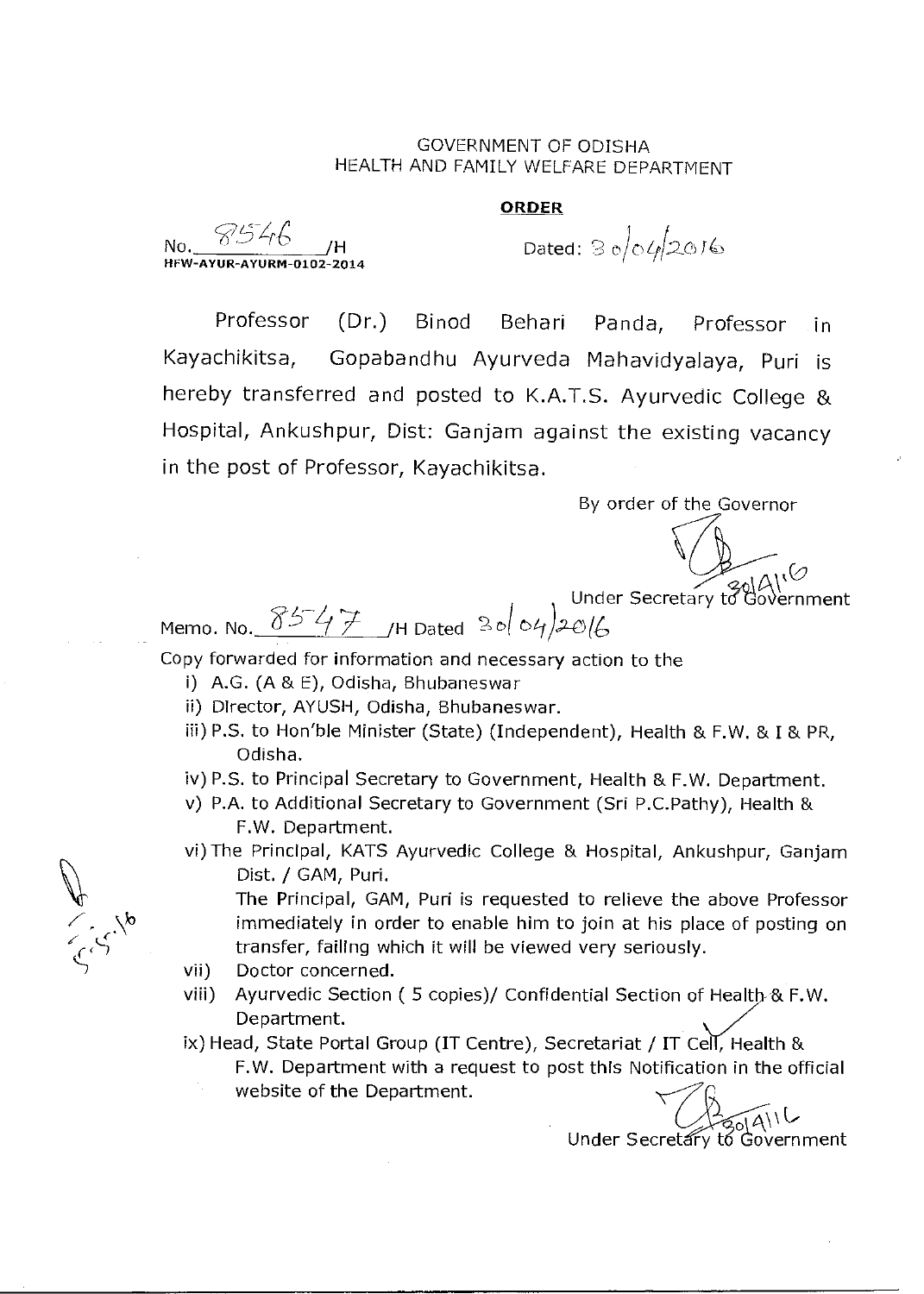# GOVERNMENT OF ODISHA HEALTH AND FAMILY WELFARE DEPARTMENT<br>
<u>ORDER</u>  $3e \cdot 4 \cdot 16$

No. HFW-HOM-HOW4-0022-2016

Dated:

The following Lecturers belonging to Odisha Homeopathic Medical Education Service are transferred and posted to the places as mentioned against each with immediate effect.

| ST. No. | Name of the Lecturer, Designation<br>with present place of posting                          | Place to which<br>posted on transfer     |
|---------|---------------------------------------------------------------------------------------------|------------------------------------------|
| 1<br>2  | Dr.P.K.Pattnaik, Lecturer,<br>Dept. of Repertory, UHMC&H,<br>Rourkela                       | Dr. A.C.H.M.C.<br>&<br>Н,<br>Bhubaneswar |
|         | Dr. BankanidhiMohanty,<br>Lecturer, Dept. of Anatomy,<br>UHMC&H, Rourkela                   | B.P.H.M.C,<br>Berhampur                  |
| 3       | Dr. AbhyaNayak, Lecturer,<br>Dept. of Pathology and.                                        | B.P.H.M.C.<br>Berhampur                  |
| 4       | Microbiology, UHMC&H, Rourkela<br>Dr.Rajendra Kumar Singh,<br>Lecturer, Dept. of Repertory, | U.H.M. . C. & H,<br>Rourkela             |
| 5       | Dr. A.C.H.M.C. & H,<br>Bhubaneswar<br>Dr. Anil Kumar Mishra,                                | U, H, M, .C, & H,                        |
|         | Lecturer, Dept. of Materia<br>Medica, Dr. A.C.H.M.C. & H,<br>Bhubaneswar                    | Rourkela                                 |
| 6       | Dr. Sudhir Kumar Das, Lecturer,<br>Dept. of Materia<br>Medica,B.P.H.M.C, Berhampur          | Dr.<br>$A.C.H.M.C.\&H,$<br>Bhubaneswar   |

Memo. No.  $\overline{\phantom{a}}$  /H Dated

By order of the Governor

Additional Selectary to Government<br>Avoid  $30.416.$ 

क्र<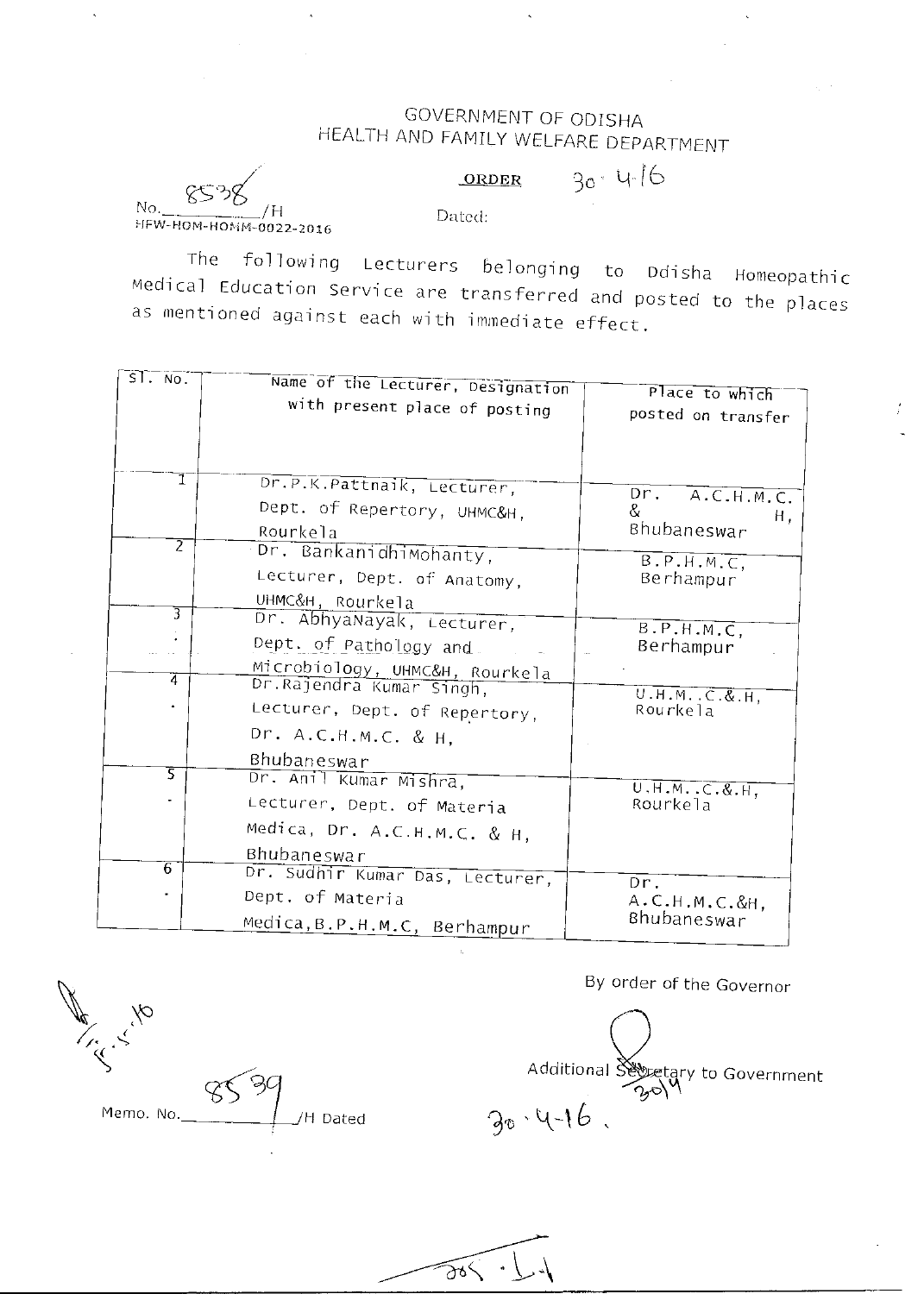Copy forwarded for information and necessary'action to the

- i) A.G. (A & E), Odisha, Bhubaneswar
- ii) Director, AYUSH, Odisha, Bhubaneswar.
- iii) P.S. to Hon'ble Minister (State) (Independent), Health & F.W. & I & PR, Odisha.
- iv) P.S. to Principal Secretary to Government, Health & F.W. Department.
- v) P.S. to Additional Secretary to Government (Sri P. C. Pathy), Health & F.W.
	- Department.
- vi) Principal, Dr. A.C.H.M.C. & H, Bhubaneswar/U.H.M..C.&.H,<br>Rourkela / R.P.H.M.C. Berhampur. They are requested to relieve the Rourkela / B.P.H.M.C, Berhampur. above Lecturers immediately in order to enable them to join at their places of posting on transfer and also furnish the date of joining to this Department tailing which it will be viewed very seriously.
- vii) Doctors concerned. They are to join in their place of posting without availing any transit.
- viii) Homeopathic Section ( 5 copies)/ Confidential Section of Health & F.W. Department.
- ix) Head, State Portal Group (IT Centre), Secretariat / IT Cell, Health & F.W. Department with a request to post this Notification in the official website of the Department.

Additional Selectary to Government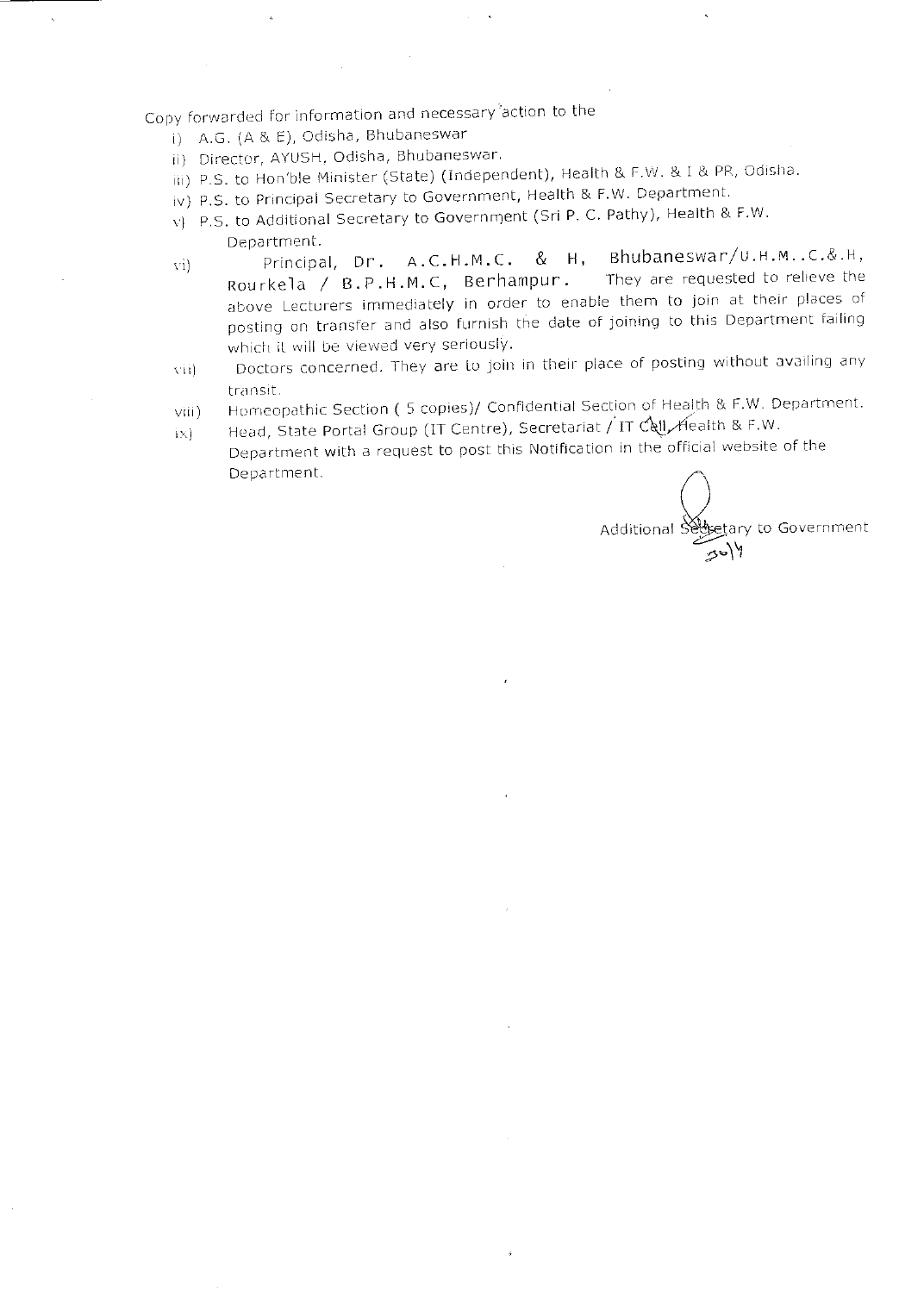#### GOVERNMENT OF ODISHA HEALTH & FAMILY WELFARE DEPARTMENT \*\*\*

ORDER No.  $8-653$  ORD

Dated:  $02.05 - 16$ 

## PT1-HFW-MSII-AESTT-0019-2015

15-16

Consequent upon up gradation and creation of posts of Medical Officers of BMC Hospital , Bhubaneswar vide Housing & Urban Development Department Office Order No. 32872 /HUD dated 23.12.2015, the following Medical Officers of OMS cadre who are at present working in BMC Hospital, Bhubaneswar on deputation and under Orders of transfer on promotion to the rank of Group A (SB) are allowed to continue in their promotional posts in BMC Hospital , Bhubaneswar as mentioned against each.

|                      | $\overline{\mathsf{S}}$ | Name of the MOs and designation                                                                                                                                                                                                                                                | Post against which allowed to                                    |  |
|----------------------|-------------------------|--------------------------------------------------------------------------------------------------------------------------------------------------------------------------------------------------------------------------------------------------------------------------------|------------------------------------------------------------------|--|
|                      | No.                     |                                                                                                                                                                                                                                                                                | continue on promotion                                            |  |
|                      | 1.                      | Dr.Nirod Kumar Sahoo, Spl. in Paed.,<br>Group-A (JB) UoP as MO I/C, CHC,<br>Botalama, Khordha on promotion to the<br>rank of Goup -A (SB) vide Notification<br>No.9545/H Dt.15.03.2013                                                                                         | Spl. in Paediatric, Group-A(SB),<br>BMC Hospital, Bhubaneswar    |  |
|                      | 2.                      | Dr.Satya Ranjan Singh, Spl. in O & G,<br>Group- A (JB) UoP as Spl in O & G,<br>Group- A (SB), DHH, Kendrapada<br>on<br>promotion to the rank of Group A(SB)<br>vide Notification 9545/H Dt.15.03.2013                                                                          | Spl in O & G, Group-A (SB),<br>BMC, Hospital, Bhubaneswar        |  |
|                      | 3.                      | Dr.Simantini Rout, Group-A (JB) Asst.<br>Dispensary,<br>Rasulgarh<br>Surgeon,<br>Bhubaneswar UoP as MO I/C, Algum,<br>Puri on promotion to the rank of Group<br>A(SB) vide Notification 34150/H Dt.<br>11.12.2013                                                              | Sr. MO, Group-A(SB),<br>BMC Hospital, Bhubaneswar                |  |
|                      | 4.                      | Spl in<br>Dr. Santosh Kumar Routray,<br>Medicine, Group -A (JB) under orders of<br>promotion to the rank of group A(SB)<br>34150/H<br>Dt.<br>No.<br>notification<br>vide<br>11.12.2013 and transfer as Sr. M.O, City<br>Hosp., Cuttack vide order No. 26577, dt.<br>16.12.2015 | Spl in Medicine, Group - A (SB),<br>BMC Hospital, Bhubaneswar    |  |
| $\blacktriangledown$ | 5.                      | Spl.<br>in<br>Ray.<br>Sankar<br>Dr.Sidhartha<br>Opthalmology, Group-A (JB) UoP as Spl.<br>in Opthalmology, Group A (SB), DHH,<br>Khurdha on promotion to the rank of<br>Group A(SB) vide Notification<br>vide<br>Notification No.17909/H Dt. 05.07.2014                        | Spl. in Opthalmology, Group-A (SB),<br>BMC Hospital, Bhubaneswar |  |
|                      | 6.                      | Dr. Samir Kanta Champati, Spl in ENT, Spl in ENT, Group-A (SB),<br>Group - A (JB) UoP as Deputy Director,<br>Food Safety, DHH(O) on promotion to the<br>rank of Group A(SB) vide Notification No.<br>17909/H Dt. 05.07.2014                                                    | <b>BMC</b> Hospital, Bhubaneswar                                 |  |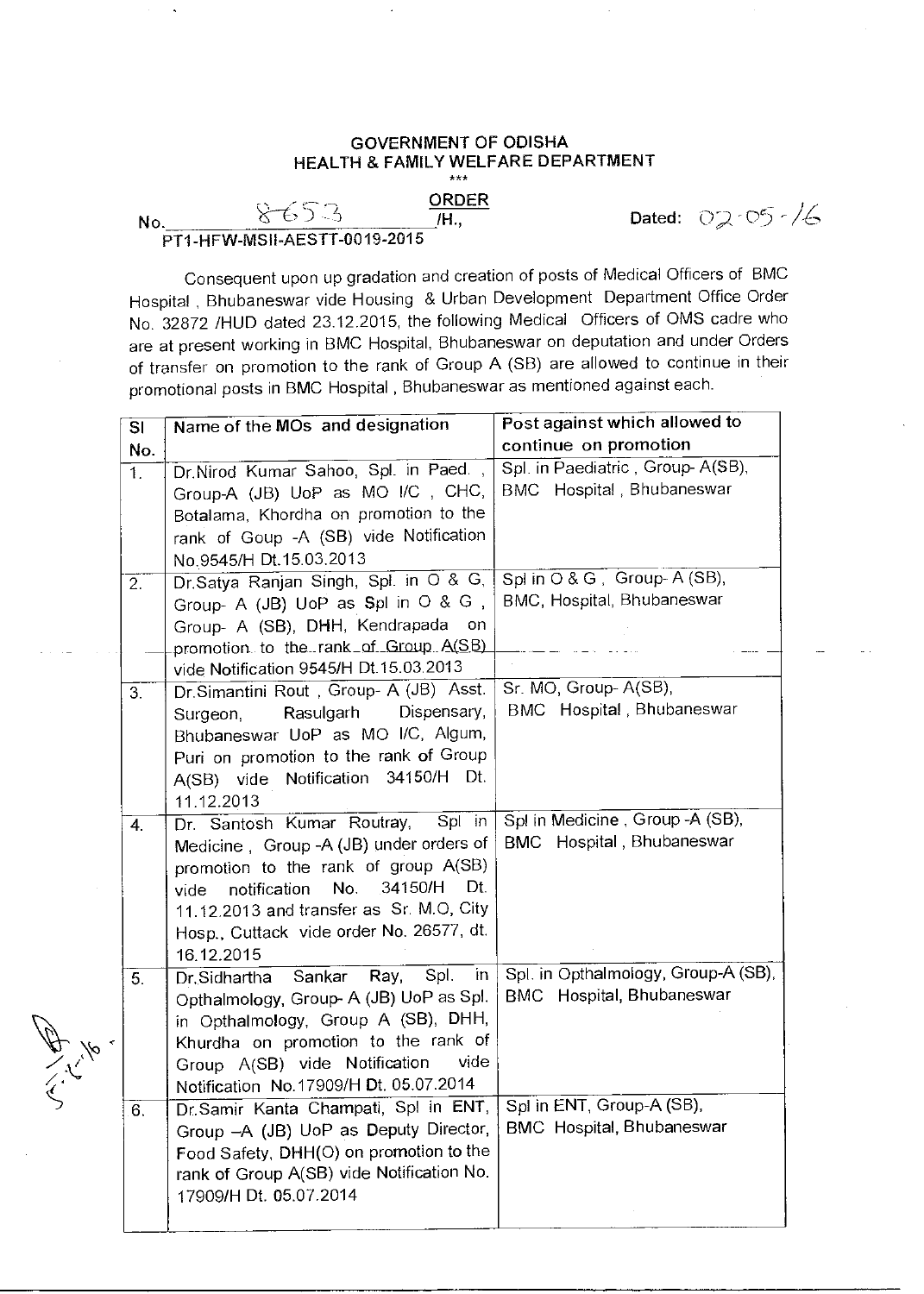| 7. | Dr. Basanta Mishra. Spl. in Surgery,      | Spl. in Surgery, Group-A (SB), |
|----|-------------------------------------------|--------------------------------|
|    | Group -- A (JB) UoP to Capital Hosp.      | BMC Hospital, Bhubaneswar      |
|    | the<br>Bhubaneswar adjusting against      |                                |
|    | post of Spi. Ortho., Group A (SB) on      |                                |
|    | promotion to the rank of Group A(SB)      |                                |
|    | vide Notification No. 13418, dt.          |                                |
|    | 16/06/2015                                |                                |
| 8. | Dr. Manoj Tripathy, Group - A (JB), Asst. | Sr. MO, Group-A(SB),           |
|    | Surgeon UoP as DLO, D.H.H, Gajapati       | BMC Hospital, Bhubaneswar      |
|    | on promotion to the rank of Group A(SB)   |                                |
|    | vide Notification No. 13418, dt.          |                                |
|    | 16/06/2015                                |                                |

2. The Order of transfer of Dr. Partha Sarathi Panda , Group -A(JB) Asst. Surgeon , BMC Hospital , Bhubaneswar to CHC, Banpur, Khurdha vide Order No. 19645 dated 04.07.2013 is cancelled. Dr. Panda is allowed to continue as such in BMC Hospital, Bhubaneswar.

By order of the Governor

Well 5.16

Deputy Secretary to Government

Copy forwarded to the

Memo No.  $865$  H., Dated: 02.05.16

- 1. Principal AG(A&E), Odisha, Bhubaneswar ,
- 2. GA (SE), Department / GA (Rent) Department ,
- 3. DHS, Odisha / Director, Capital Hospital, Bhubaneswar/ Joint Director, SHRMU 0/o DHS, Odisha,
- 4. H& UD Department/ Director- cum- Additional Secretary, Municipal Administration, H& UD Department / Commissioner, Bhubaneswar Municipal **Corporation**
- 5. CDMO, Khordha/ Kendrapara/ Cuttack/ Gajapati/ CMMO, BMC Hospital, Bhubaneswar,
- 6. Persons concerned.
- 7. P.S to Chief Minister, Odisha/ P.S to Minister, H&FW, Odisha / P.S to Chief Secretary, Odisha / P.S to Principal Secretary to Government, H&FW **Department**
- 8. IT Cell, Health & FW Department with a request to take steps to upload this office order in the websitehttp://www.orissa.qov.in/healthportal/index.html
- 9. Head of Portal Group, IT Centre, Secretariat with a request to upload this office order in the website http://www.orissa.gov.in/health\_portal/index.html for information and necessary action.

 $\sim$ 

**Deputy Secretary to Government**